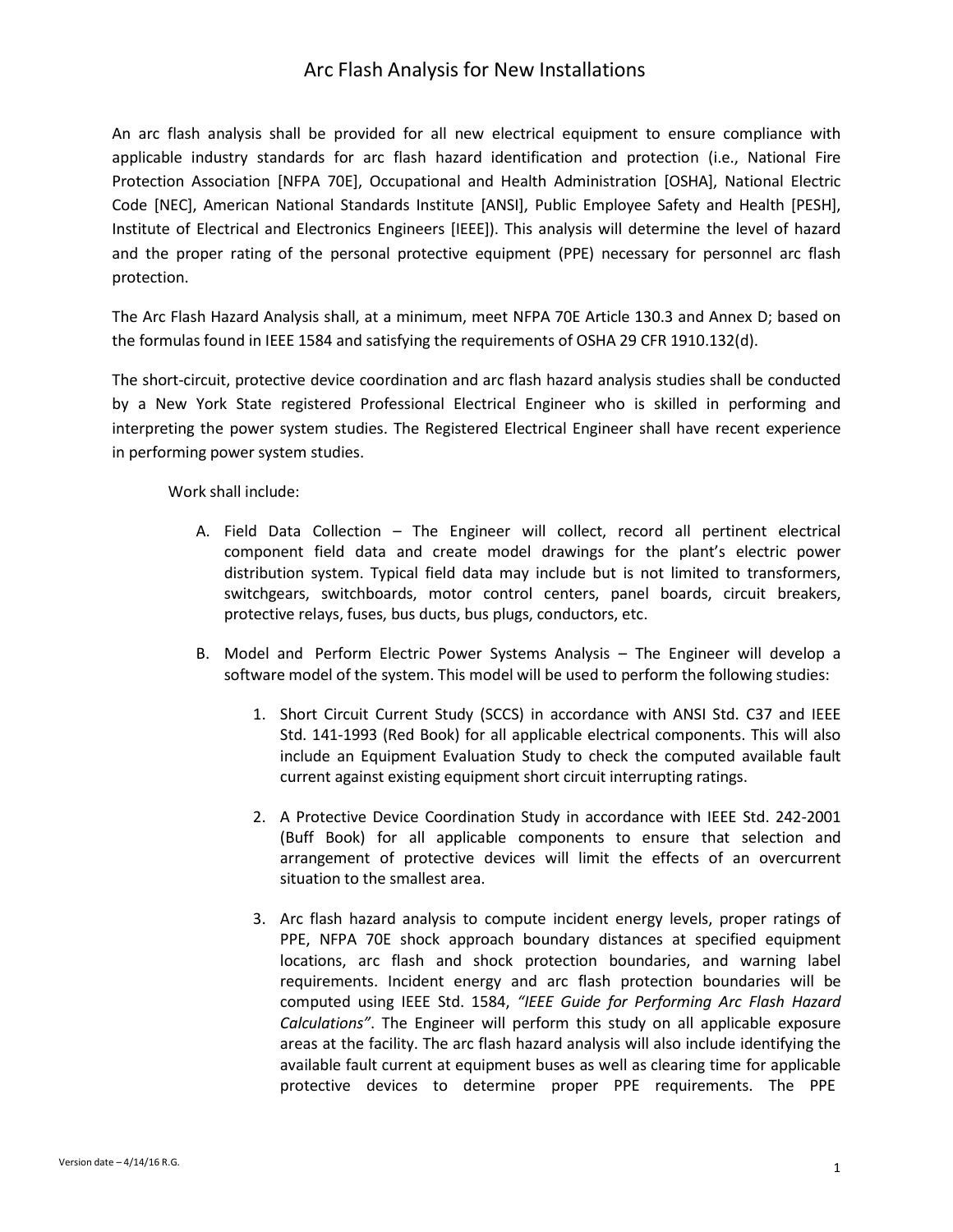determination will be based upon potential arc flash incident energy exposure levels and will determine:

- a. Proper PPE required for each applicable piece of electrical equipment.
- b. Working distance for each applicable piece of electrical equipment.<sup> $†$ </sup>
- c. Incident energy level for each applicable piece of equipment.
- d. Flash protection boundary for each applicable piece of equipment.
- 4. The County has standardized on SKM Power Tools for Windows (SKM) as an electrical modeling software. Engineer shall use SKM to perform electrical power system analysis.
- 5. The modeling method should be described in detail so that the minimum and maximum fault values are utilized in the model as two scenarios, with these results compared with the software, and arc flash labeling based on the highest value.
- 6. The arc flash analysis should include a review of upstream overcurrent protective settings for all equipment with arc flash incident energy levels of 8.0 cal/cm<sup>2</sup> or higher to determine if the incident energy levels can be mitigated by adjusting the protective settings without compromising the reliability of the electrical distribution system.
- 7. Infrequent operating situations (e.g., standby generator running and closedtransition switching) should be modeled and defined separately if the modeling scenario results in significantly higher arc flash values. In these situations, mitigation measures or modifications to the electrical safety plan to prevent live work when generator is operating, etc. should be identified.
- C. Produce Arc Flash Hazard Warning Labels The Engineer shall furnish arc flash hazard warning label information for each applicable piece of equipment in accordance with ANSI Z535.4, NEC 110.16 and NFPA 70E 130.3, UL 969 guidelines. The label information will include:
	- 1. Equipment description
	- 2. Voltage rating of equipment
	- 3. Flash Hazard Category
	- 4. Arc flash protection boundary (in.)
	- 5. Arc flash incident energy at the working distance (cal/cm<sup>2</sup>)
	- 6. Working distance (in.)
	- 7. Recommended protection including glove rating
	- 8. Limited, restricted and prohibited approach distances (in.)
	- 9. Bus and protective device identifier
	- 10. Bolted fault current
	- 11. Date of issue
	- 12. Service Provider contact information

Arc flash labels should be provided in the following manner and all labels should be based on recommended overcurrent device settings and cannot be installed until the overcurrent device settings have been set correctly.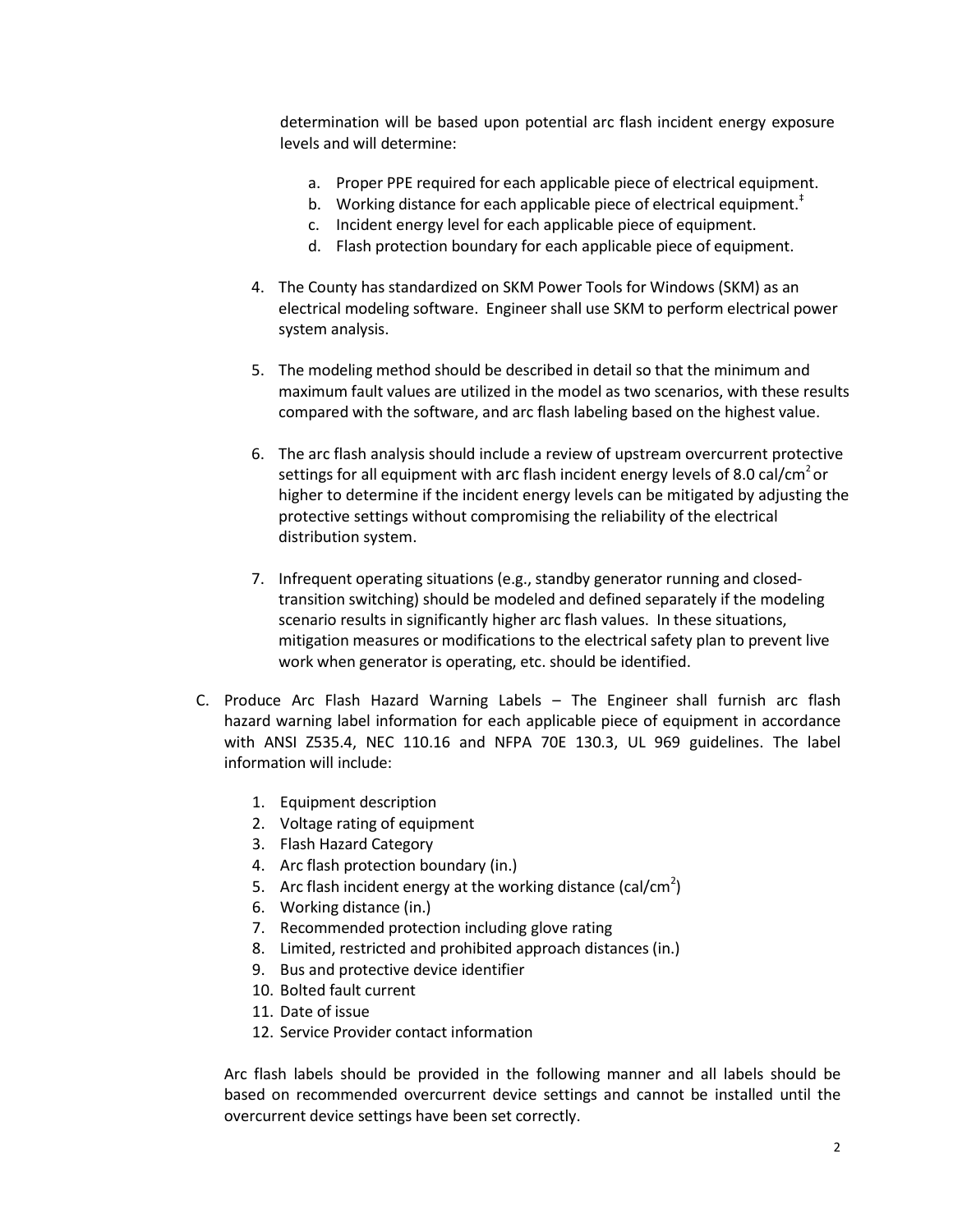- 1. For each 480 and 208 volt panel boards and disconnects, one label should be provided.
- 2. For each motor control center, one label should be provided per section.
- 3. For each low voltage switchboard, one label should be provided per section.
- 4. For switchgear, one label should be provided per section.
- 5. For medium voltage switches, one label should be provided per section.
- 6. For buss tie breakers, one label should be provided based on dual feeds.
- D. Install Arc Flash Hazard Warning Labels The Engineer should install the generated arc flash warning labels at the applicable equipment locations in accordance with NEC-2008 article 110.16.
- E. Arc flash labels should be installed at all electrical distribution panels regardless of incident energy level.
- F. Engineer shall provide updated one-line drawings (in AutoCAD) and one-line diagrams developed in the electrical model. SKM-exported model one-line diagrams shall not be utilized for the AutoCAD one-line drawings.
- G. As part of the deliverable, Engineer shall provide a physical condition assessment of the electrical equipment evaluated including photographs and condition observations (format to be provided by the County).
- H. The following deliverables shall be provided as part of the arc flash analysis:
	- 1. Arc Flash report, consisting of the following:
		- General description of electrical approach boundaries
		- General description of arc Flash PPE applicable to the results of the study
		- Description of modeling scenarios utilized in the study to determine minimum and maximum fault conditions
		- One-line diagrams, as developed in the modeling software
		- Separate study results for generator power (if applicable)
		- Utility data (if applicable to the study)
		- Fault data at all major electrical panels
		- Summary of arc flash results
		- Identification of required arc flash label locations (Note: not all panels require labels, and some panels require more than one label).
		- Summary of mitigation review
		- Input data report
	- 2. Field data schedules (summary data tables of field data utilized in the model)